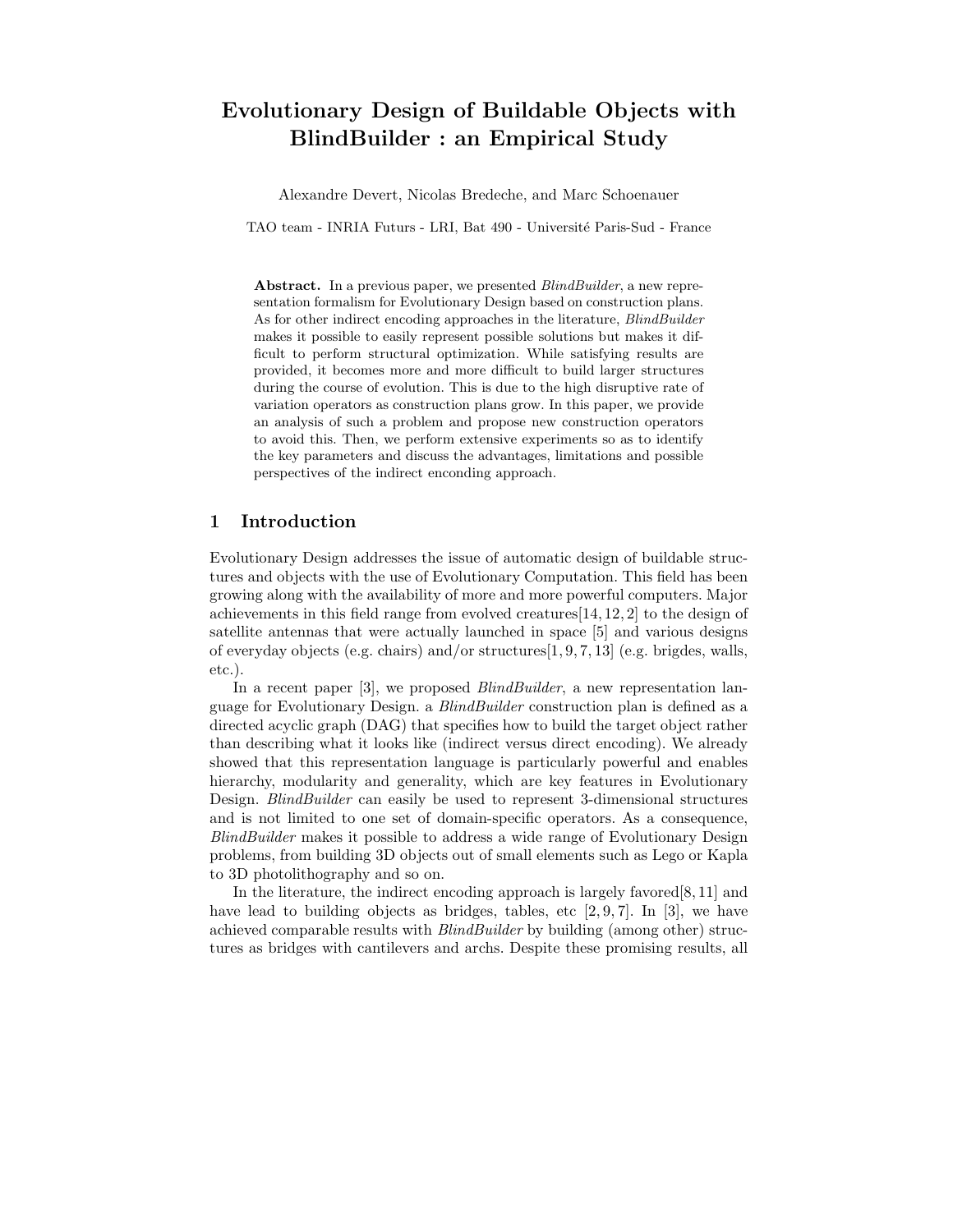the works in the literature (including ours) are limited to the use of a small amount of elements (less than one hundred atomic elements), require days of computation and are either not buildable or buildable thanks to a very constrained representation (e.g. 2D structures such as in [9]).

As a consequence, two questions must be asked: (1) why does it work? (2) what are the limitations? We conducted further experiments with our work in order to get a deeper understanding of the evolutionary process. Our primary concern regarded the success of variations during evolution (i.e. mutations in the graph that lead to a better individual). Indeed, most of the variations are disruptive and produce children that are worse than their parents. During the course of evolution, such disruptive variations tends to occur more and more frequently, making it very difficult to improve the score of the best individual.

As a conclusion, relevant solutions are found because the search space is wellconstrained by the very representation formalism rather than by the optimization process.

In the scope of this paper, we intend to provide an in-depth analysis in two steps. Firstly, we shall define more constrained operators and experimental setup so as to be able to better understand the optimization dynamics. Secondly, we intend to perform an extensive analysis of the impact of all parameters (population size, selection operators, variations operators, etc.) on evolution.

In the next section, we describe *BlindBuilder*, the representation formalism for construction plans, as well as the evolutionary and construction operators used in the scope of this paper. Then, we show extensive experiments on the bridge and wall problems and provide an analysis of the results, including a comparaison with standard approach (using Koza's ADF[6]). We conclude with a discussion of such results, the impact of the various parameters studied and the consequence in terms of benefits and limitations of the indirect encoding approach as well as future directions regarding representation issues.

## 2 The BlindBuilder representation

Basically, a *BlindBuilder* individual is a directed Acyclic Graph (DAG) where nodes can be either atomic elements (the physical atomic elements of the construction) or construction operators (that defines the way to fit the atomic elements together). A much more precise description of the *BlindBuilder* could be found in our previous paper [3]. No a priori assumption is given for the definition of operators and elements. It is hence possible to define a wide range of construction operators, as will be described later.

Thanks to this DAG-based representation, BlindBuilder is endowed with the following properties, which makes it a unique powerful representation formalism compared to that of the literature  $\frac{1}{1}$ : (1) modularity: the ability to reuse a part of the construction plan. Modularity may or may not be recursive; (2) hierarchy: the ability to consider as one single element what has already been built as opposed

Note that in [11], some of these terms are used in the context of programs rather than graphs, with different meaning.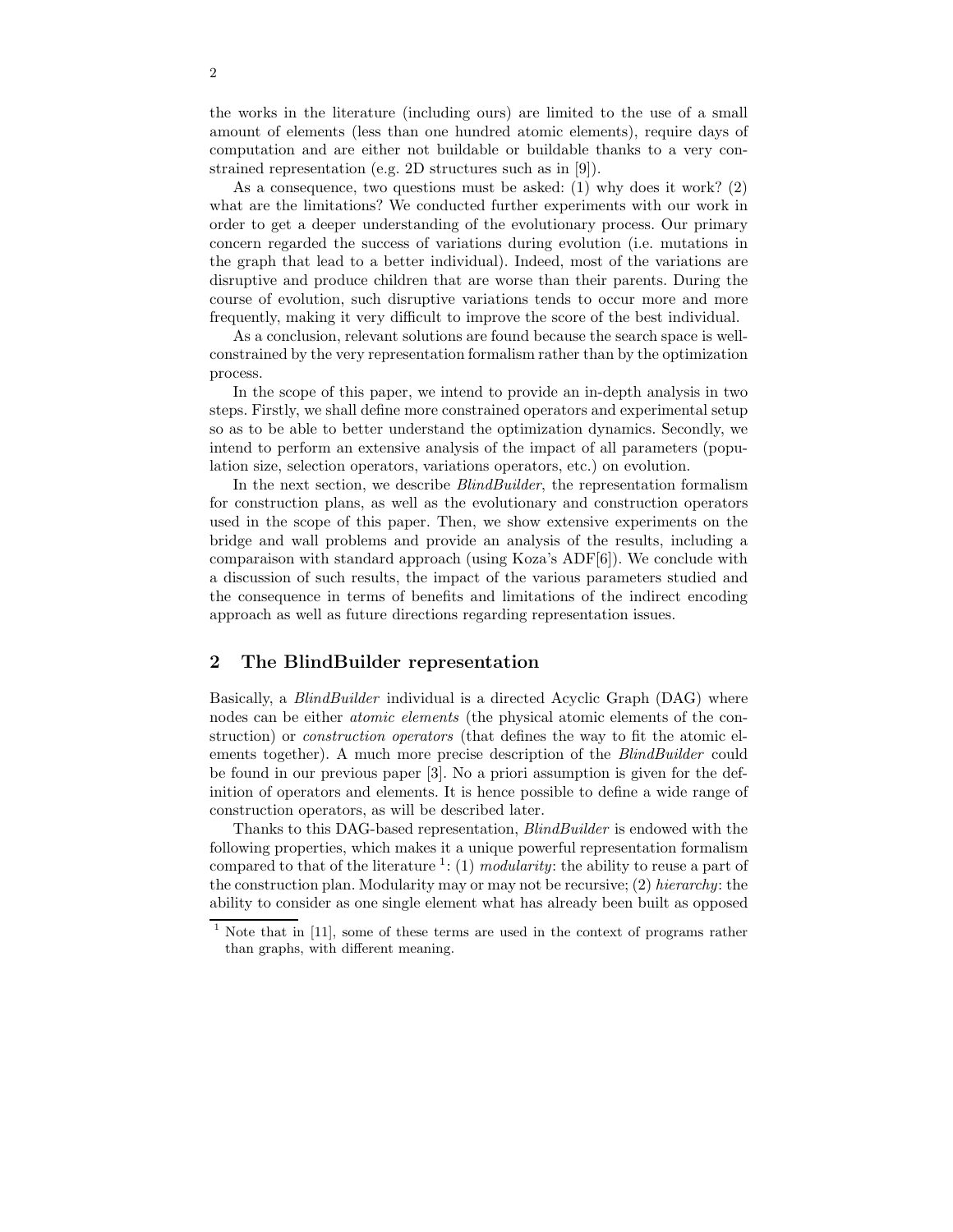to having to target specific sub-elements for any new operations; (3) *generality*: the property according to which the representation can be easily extended to accept new kind of elements; (4) 3D representation: some representations only consider 2-D structures, or don't scale-up well to 3-D structures.

#### 2.1 Variation operators

Variation operators are used during evolution in order to generate offspring from parents at a given generation. BlindBuilder only relies on mutation as variation operators - this is due to the great diversity between construction plans that makes it very difficult to perform non-disruptive cross-over. Two kinds of mutations are considered. The first kind alterates only parameters of a node in construction plan using a gaussian probability centered on the previous value. The second kind deals with structural mutations, i.e. modification of the topology of the DAG, by adding or removing a node<sup>2</sup> . In practical, there are four structural mutation operators:

- 1. append: A new non-terminal gets as input the top level node and, if its arity is greater than one, it gets other randomly chosen node as parameter. The internal numerical parameters of the new node are randomly generated using uniform distribution.
- 2. fusion: A node and all its input nodes are shrinked into one into a new operator with randomly generated parameters.
- 3. reconnect: The input edges of a node are randomly reconnected to other nodes then the operator parameters are renewed at random.
- 4. permute: The input edges of a node are randomly permuted and the parameters are randomly generated.

Any of the structural mutations are performed in a way so that the constraints on a construction plan (only one top level node) are never violated. If a mutation is impossible to apply, the plan remains untouched. An individual is initialised using all the possible terminal nodes, and a few append mutations so that after initialisation only one DAG remains. It is important to note that these variation operators are problem-independent and can be used with any construction plan.

### 2.2 Construction operators

During evaluation of a given individual, the resulting structure is build out of the construction operators and atomic elements that are referenced in the construction plan. While variation operators are not problem specific, construction operators should be carefully designed depending on the problem at hand. In the following experiments, the construction operators work on 2D structures, made

<sup>2</sup> However concerned with variation of individuals between generations, the nature of our operators are inspired in part by the embryogenic approaches of [10]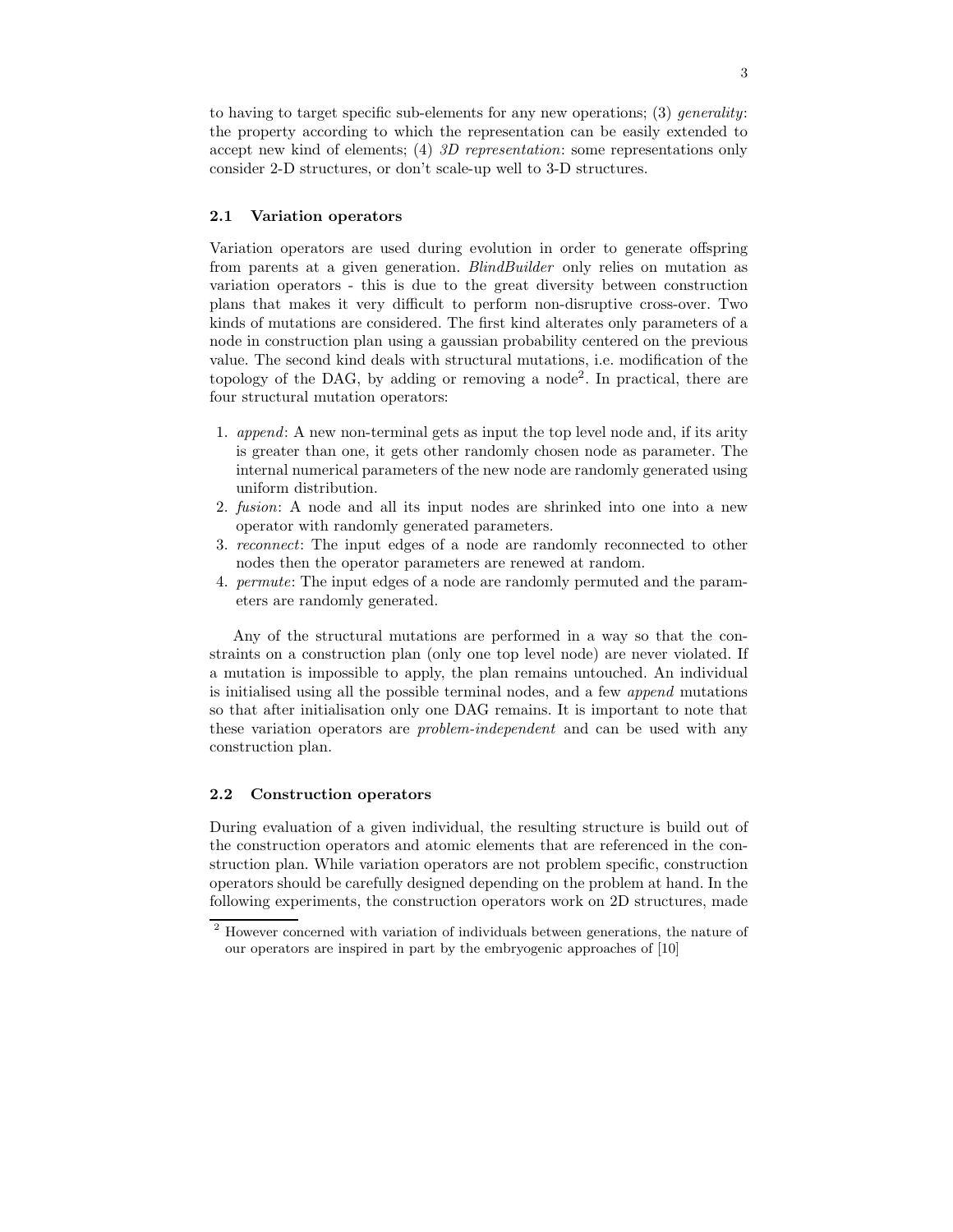



Fig. 1. The mutations operators (the double circled nodes are the affected nodes)

of layers of small wooden shelves<sup>3</sup>. Formally, a shelve is a box with an associated mass. The atomic operator is the operator that build a unique shelf. The other operators works on both a unique shelf or a group of shelves. drop puts a group of shelves on another group, with a variable shift. This shift is specified as a fraction of the length of a third building.  $flip$  flips upside-down a whole group of shelves, mirror also flip a group but horizontaly. remove top removes the top layer of a group of shelves. Figures 1 illustrate the function of these operators.



Table 1. The  $flip$ , mirror, and remove-top construction operators

<sup>3</sup> Compared to our previous work in [3], this setup is made simpler and makes and allows an in-depth analysis of underlying mechanisms that takes place during evolution.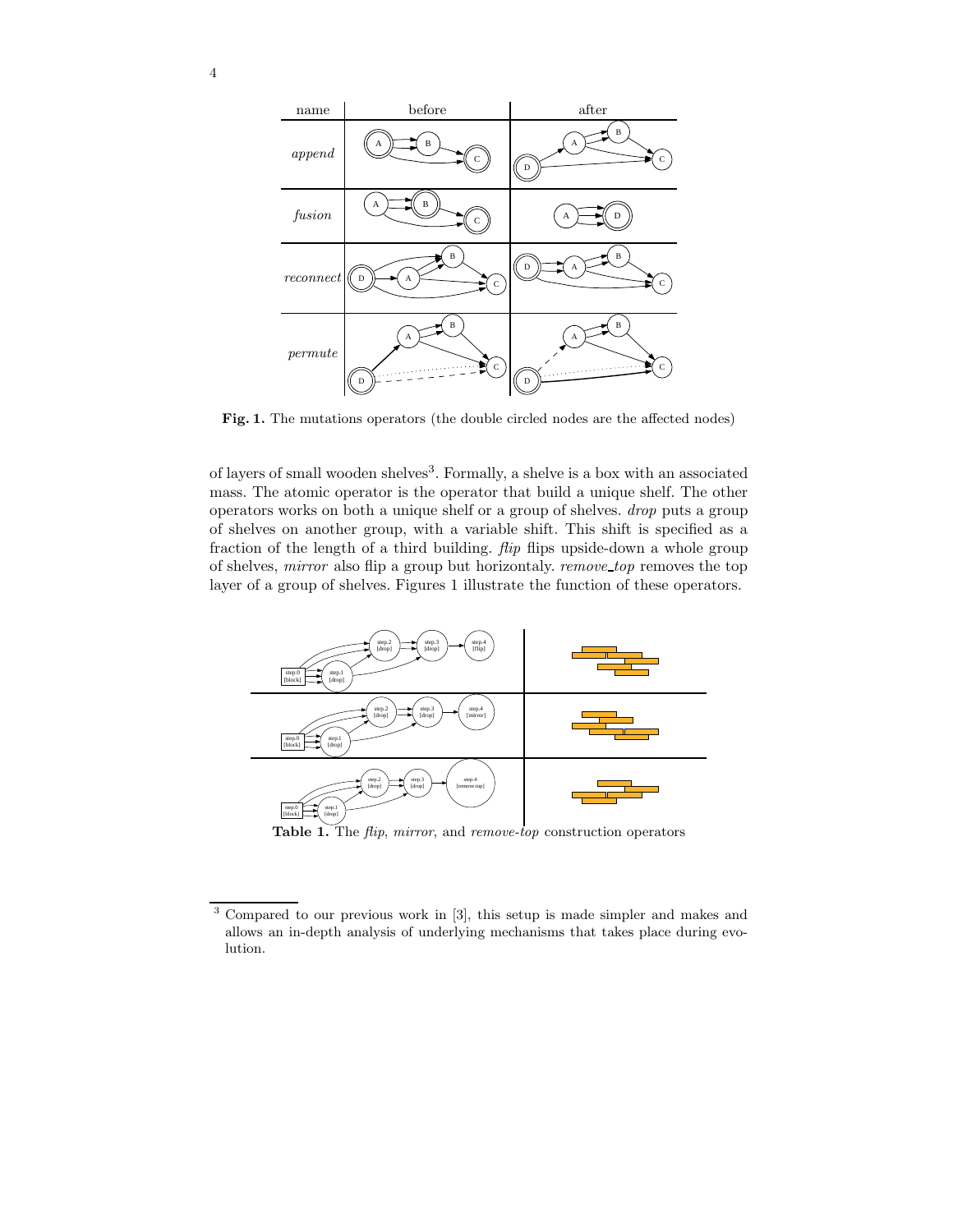## 3 Experimental settings

In this section, we present two evolutionary design problems, the tower problem and the bridge problem, along with their corresponding objective functions. Then, the evaluation process that makes it possible to compute the fitness of an individual, i.e. the adequacy of a given candidate solution with regard to the objective function, is described.

#### 3.1 Objective Functions

The tower construction problem The tower problem is simply defined as a maximization problem where the objective is maximize the fitness of an individual. The fitness of an individual is defined as:

$$
\frac{\min(H_t, h)}{H_t}.\tag{1}
$$

With the height of the current building  $h$  and the desired height of the tower  $H_t$  (i.e. the desired height defined by the user prior to evolution).  $H_t$  was set to the height of 300 times the thickness of a shelf.

The bridge construction problem The bridge problem consists in building a bridge defined as the longest construction including a "roadway" above the water with as few shelves as possible in contact with the ground. For this problem, two parameters must be taken into account: the height of the water plane  $H_w$ and the target length  $L_b$  of the bridge.  $\Phi(height)$  is the total number of shelves that intersect the horizontal plane at a given height. This is a three objective maximization problem :

1. Minimal height  $(fitness<sub>1</sub>)$ :

$$
\frac{\min(H_w, h)}{H_w} \tag{2}
$$

2. Roadway coverage ratio  $(fitness<sub>2</sub>)$ :

$$
\frac{1}{L_b} \left( \sum_{x \in \Phi(H_w + 1)} length(x) \right) \tag{3}
$$

3. Shore coverage ratio ( $fitness_3$ ):

$$
1 - \frac{1}{L_b} \left( \sum_{x \in \Phi(0)} length(x) \right) \tag{4}
$$

With h the height of the construction and  $length(x)$  the (horizontal) length of shelf  $x$ . During selection and reproduction of the most fitted individuals, individuals are ranked according to the following algorithm inspired for a lexicographic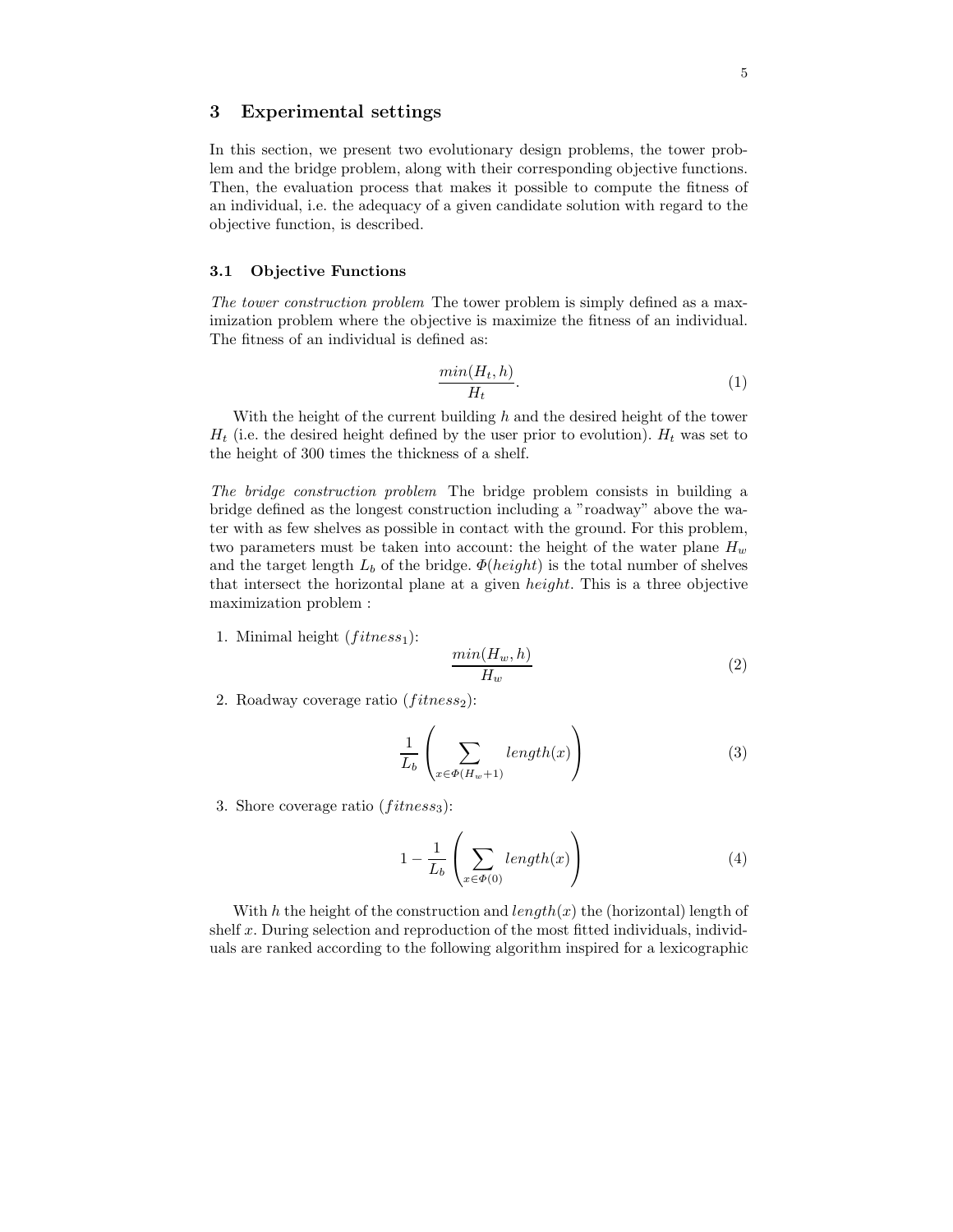fitness approach : Given two individuals  $ind_i$  and  $ind_j$ ,  $ind_i$  is better than  $ind_j$ only if  $fitness_1(ind_i)$  is better than  $fitness_1(ind_i) + threshold$ . if the two individuals cannot be ranked (because the two fitness values do not differ enough with regard to the *threshold* value), comparaison is performed once again using  $fitness_2$  in the same way. Then, if the two individuals still cannot be ranked,  $fitness_3$  is computed and comparaison is performed without considering the threshold. In the following, the threshold is set to 0.01.  $H_w$  was set to the height of 4 times the thickness of a shelf and  $L_b$  to 14 times the length of a shelf.

## 3.2 Evaluation Process

As shown in figure 2, candidate solutions are evaluated in a two-steps process: "building" and "evaluation". Firstly, construction plan are interpreted so as to build the corresponding structure - this step is very fast to compute. Secondly, this structure is evaluated within a solid body physics simulator<sup>4</sup> during  $250$ simulation steps<sup>5</sup>. As opposed to step 1, this step is computationaly expensive. During step 2, blocks may fall down, leading to the worst fitness possible for the individual at hand - on the contrary, if the structure is robust with regard to the simulation, fitnesses described in the previous section are computed. The combination of "smart" construction operators and a costly but accurate test ensure buildability and relevant results with a reduced cost (because a subspace of the quite plausible constructions is explored).



Table 2. Building and evaluation processes: before evaluation (left) ; after evaluation (right).

## 4 Experimental Results

## 4.1 Methodology

Optimization Parameters Studied In this section, we provide results for the two objective functions with a great variety of parameter settings. Table 3 show all of the settings experimented. Note that only probability for mutation on parameters  $m_p$  and probability for reproduction r in the generational case are shown. The probabilities of the  $N_p$  structural mutation operators can be deduced from the following:  $m_s = \frac{1-(m_p+r)}{N_s}$  $\frac{m_p+r}{N_p}$  where  $m_s$  is the probability of occurence for one structural mutation operator.

<sup>4</sup> We rely on Newton Game Dynamics - see http://www.newtondynamics.com/.

<sup>5</sup> time integration step is 100msecs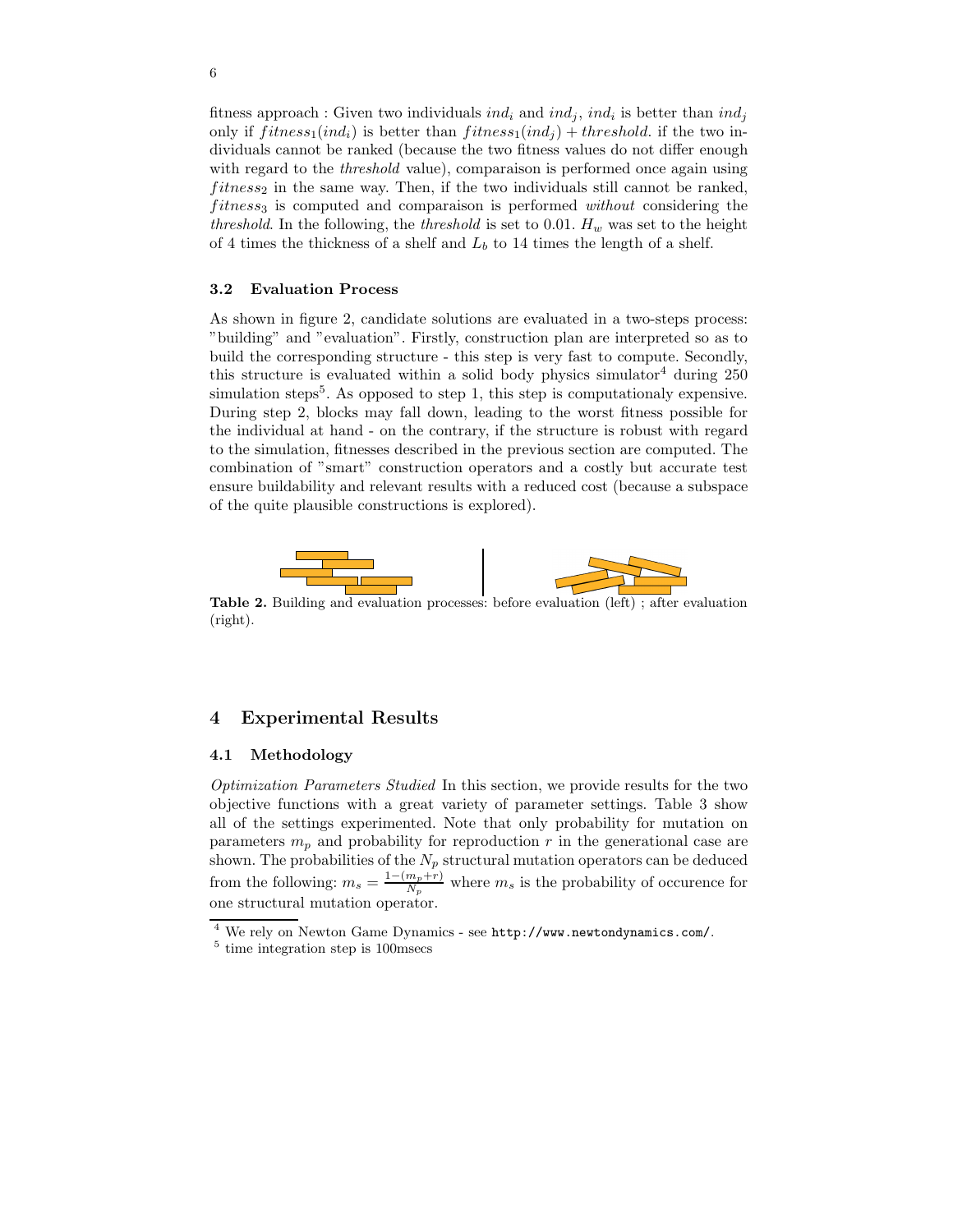| <b>Evolution Engine</b>  | $(\mu + \lambda)$ -ES<br>$(\mu, \lambda)$ -ES |
|--------------------------|-----------------------------------------------|
| population size          | 1, 10, 50, 100, 250, 500                      |
| $\mu/\lambda$ ratio      | 1, 2, 3, 5                                    |
| parameters mutation prob | 0.15, 0.35, 0.55, 0.75, 0.95                  |
|                          |                                               |
| <b>Evolution Engine</b>  | generational with tournament                  |
| population size          | 10, 50, 200, 500, 1000                        |
| tournament size          | 2, 5, 8, 10                                   |
| reproduction prob        | 0.3, 0.5                                      |
| parameters mutation prob | 0.07, 0.21, 0.35, 0.49, 0.63                  |
|                          | Table 3. The 440 settings experimented        |

Comparing results from different parameter sets: Two parameter settings are compared as follow: firstly, approx. 20 runs are performed on each settings. Secondly, the distribution of the fitness maximum at each evaluation<sup>6</sup> is compared using a Student T test. So for each evaluation, it is possible to identify which parameter settings is better, along with a confidence rate. If a parameter setting is better than another for 90% of the evaluation steps with a confidence over 95%, we conclude that this setting is better than the other - if not, we conclude to a draw. In order to compare all parameter settings, each setting is compared to every other setting. Every time it is concluded to be better/worse than another setting, is gets/looses 1 point (and vice versa); if this is a draw, both setting get 0 point. Once all possible comparaison combination are exhausted, we end up with a ranked list of parameter settings.

#### 4.2 Results

Figures and show the results for both the tower and bridge problems. Concerning mutations, only the mutation on parameter rate is shown and the structural mutation rate should be deduced as stated before.

The Tower construction problem: The best settings are those with a tiny population and with the lowest probability of mutation on parameter (i.e. high structural mutation rate). In its vast majority, these settings rely on the tournament selection, except for the noteworthy exception of number  $9 \ (mu, lambda)$ . Similarly, the worst settings use large populations, a high probability of parameter mutation and are either relying on  $(mu,lambda)$  and  $(mu+lambda)$  evolution engine. All of the experiments converge towards the highest possible tower, composed of piled up shelves (see figure) : only convergence speed differs. For this problem, the BlindBuilder representation is very efficient and the result of setting number 9 highlights the fact that success is more related to representation issues (including construction operators) rather than optimization parameters. Indeed, setting number 9 corresponds to a stochastic hill-climbing.

The Bridge construction problem: Compared to the previous problem, bridges structure evolved looks very differents eventhough they share similar properties: underwater pillars and over-water pillars that guaranty stability of the roadway

using the number of evaluations rather than the number of generations makes it possible to compare settings with different population sizes.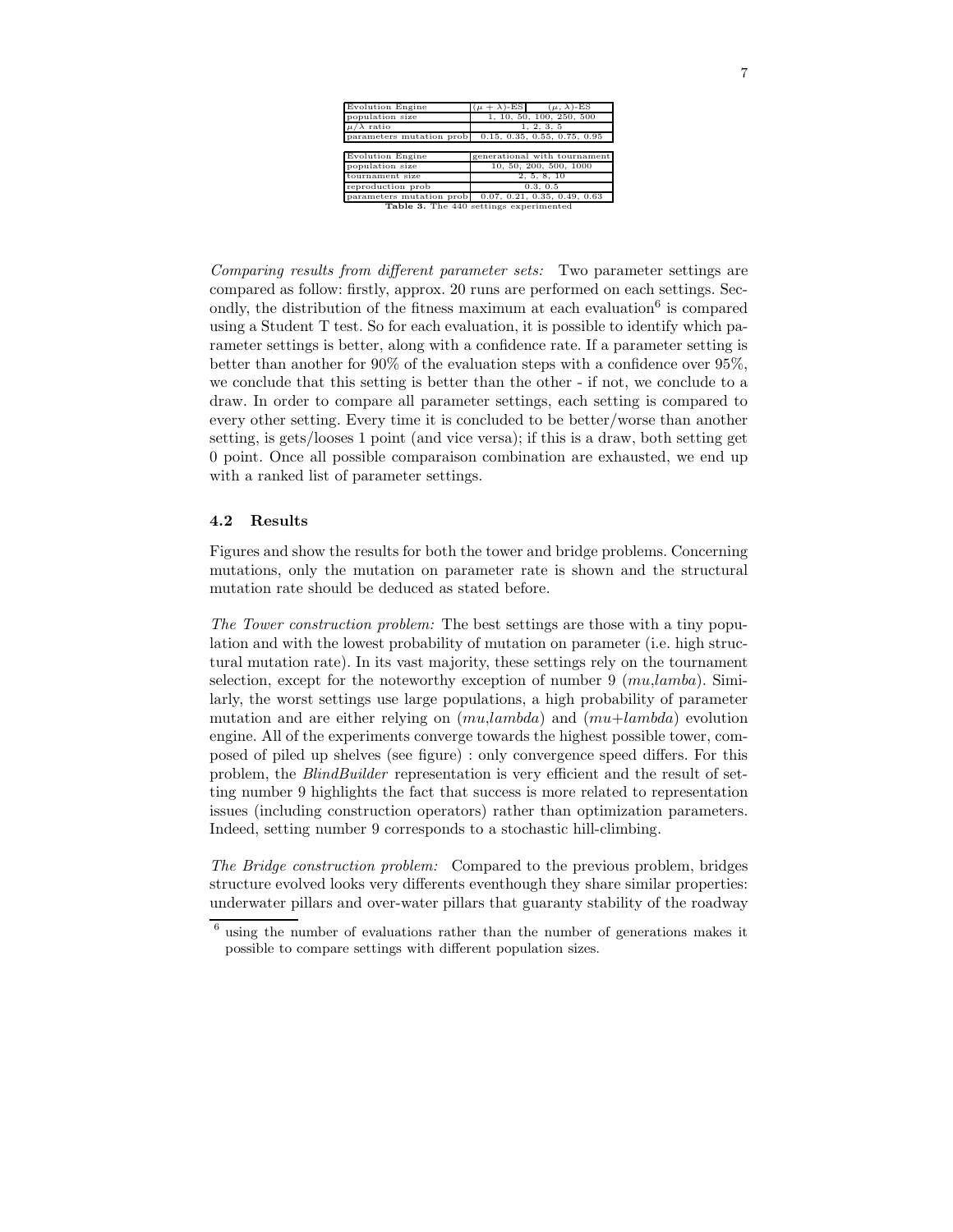| Rank            | Evolution engine                               | Pop size       | Mutations settings                                                                 | Score  |
|-----------------|------------------------------------------------|----------------|------------------------------------------------------------------------------------|--------|
| $\overline{1}$  | $\mu/\lambda = 2$<br>$(\mu, \lambda)$          | $\mathbf{1}$   | mut param $= 0.15$                                                                 | 439    |
| $\overline{2}$  | $size = 2$<br>tournament                       | 10             | mut param $= 0.07$ repro $= 0.3$                                                   | 434    |
| 3               | tournament $size = 5$                          | 10             | mut param $= 0.07$ repro $= 0.5$                                                   | 431    |
| $\overline{4}$  | $size = 8$<br>tournament                       | 10             | mut param = $0.07$ repro = 0.3                                                     | 431    |
| 5               | tournament size $= 10$                         | 10             | mut param $= 0.07$ repro $= 0.5$                                                   | 430    |
| 6               | tournament size $= 8$                          | 50             | mut param $= 0.07$ repro $= 0.5$                                                   | 427    |
| 7               | tournament size $= 5$                          | 10             | mut param $= 0.07$ repro $= 0.3$                                                   | 421    |
| 8               | tournament size $= 10$                         | 50             | mut param $= 0.07$ repro $= 0.5$                                                   | 420    |
| 9               | $(\mu, \lambda)$<br>$\mu/\lambda = 1$          | $\overline{1}$ | mut param $= 0.15$                                                                 | 418    |
| 10              | tournament size $= 10$                         | 50             | mut param $= 0.07$ repro $= 0.3$                                                   | 417    |
| $\overline{11}$ | tournament $size = 5$                          | 50             | mut param $= 0.21$ repro $= 0.5$                                                   | 417    |
| 12              | $size = 8$<br>tournament                       | 10             | mut param $= 0.07$ repro $= 0.5$                                                   | 415    |
| 13              | tournament size $= 2$                          | 10             | mut param $= 0.07$ repro $= 0.5$                                                   | 410    |
| 14              | tournament size $= 10$                         | 50             | mut param $= 0.21$ repro $= 0.3$                                                   | 409    |
| 15              | tournament size $= 10$                         | 10             | mut param $= 0.07$ repro $= 0.3$                                                   | 406    |
| 16              | tournament size $= 10$                         | 10             | mut param $= 0.21$ repro $= 0.5$                                                   | 406    |
|                 |                                                |                | $\cdots$                                                                           |        |
| 431             | $(\mu + \lambda)$<br>$= 5$<br>$\mu/\lambda$    | 100            | mut param $= 0.95$                                                                 | $-397$ |
| 432             | 3<br>$(\mu + \lambda)$<br>$\mu/\lambda$<br>$=$ | 250            | mut param $= 0.95$                                                                 | $-397$ |
| 433             | $(\mu + \lambda)$<br>$= 5$<br>$\mu/\lambda$    | 500            | mut param $= 0.95$                                                                 | $-398$ |
| 434             | $\mu/\lambda = 5$<br>$(\mu, \lambda)$          | 250            | mut param $=$ 0.75                                                                 | $-399$ |
| 435             | $\mu/\lambda = 1$<br>$(\mu, \lambda)$          | 500            | mut param $=$ 0.95                                                                 | $-410$ |
| 436             | $(\mu, \lambda)$<br>$\mu/\lambda = 1$          | 50             | mut param $= 0.95$                                                                 | $-412$ |
| 437             | $\mu/\lambda = 1$<br>$(\mu, \lambda)$          | 250            | mut param $= 0.95$                                                                 | $-415$ |
| 438             | $(\mu, \lambda)$<br>$\mu/\lambda = 1$          | 100            | mut param $=$ 0.95                                                                 | $-419$ |
| 439             | $\mu/\lambda = 3$<br>$\mu + \lambda$           | 500            | mut param $= 0.95$                                                                 | $-423$ |
| 440             | $\mu/\lambda = 5$<br>$(\mu + \lambda)$         | 250            | mut param $=$ 0.95                                                                 | $-423$ |
|                 |                                                |                | Table 4. the best and the worst settings for the Tower fitness case (440 settings) |        |



Fig. 2. A tower structure (rotated) and its corresponding plan

| Rank           | Evolution engine                                           | Pop size       | Mutations settings               | Score  |
|----------------|------------------------------------------------------------|----------------|----------------------------------|--------|
| $\overline{1}$ | tournament $size = 8$                                      | 10             | mut param $= 0.07$ repro $= 0.5$ | 159    |
| $\overline{2}$ | $(\mu, \lambda)$<br>$\mu/\lambda = 3$                      | T              | mut param $= 0.15$               | 151    |
| 3              | $\mu/\lambda = 2$<br>$(\mu, \lambda)$                      | T              | mut param $= 0.15$               | 151    |
| $\overline{4}$ | tournament size $= 10$                                     | 10             | mut param $= 0.07$ repro $= 0.5$ | 151    |
| 5              | $size = 8$<br>tournament                                   | 50             | mut param = $0.07$ repro = $0.5$ | 151    |
| 6              | $size = 2$<br>tournament                                   | 10             | mut param $= 0.07$ repro $= 0.3$ | 150    |
| 7              | tournament size $= 10$                                     | 50             | mut param $= 0.07$ repro $= 0.5$ | 146    |
| 8              | tournament<br>$size = 5$                                   | 10             | mut param $= 0.07$ repro $= 0.3$ | 145    |
| 9              | $\mu/\lambda = 5$<br>$(\mu, \lambda)$                      | $\overline{1}$ | mut param $= 0.15$               | 139    |
| 10             | $\mu/\lambda=1$<br>$(\mu, \lambda)$                        | T              | mut param $= 0.15$               | 139    |
| 11             | tournament $size = 5$                                      | 10             | mut param $= 0.07$ repro $= 0.5$ | 139    |
| 12             | $(\mu, \lambda)$<br>$\mu/\lambda = 1$                      | T              | mut param $=$ 0.35               | 135    |
| 13             | $size = 5$<br>tournament                                   | 50             | mut param $= 0.07$ repro $= 0.3$ | 131    |
| 14             | tournament size $= 10$                                     | 10             | mut param = $0.07$ repro = 0.3   | 128    |
| 15             | tournament size $= 10$                                     | 50             | mut param $= 0.07$ repro $= 0.3$ | 128    |
| 16             | tournament $size = 8$                                      | 10             | mut param = $0.07$ repro = 0.3   | 127    |
|                |                                                            |                |                                  |        |
| 151            | $\mu/\lambda = 3$<br>$(\mu,\,\lambda)$                     | 50             | mut param $= 0.95$               | $-137$ |
| 152            | $(\mu, \lambda)$<br>$\mu/\lambda =$<br>$\overline{1}$      | 50             | mut param $= 0.95$               | $-139$ |
| 153            | $\mu/\lambda = 5$<br>$(\mu, \lambda)$                      | T              | mut param $=$ 0.95               | $-143$ |
| 154            | $(\mu, \overline{\lambda})$<br>$\mu/\lambda = 2$           | 100            | mut param $= 0.95$               | $-145$ |
| 155            | $\mu/\lambda = 2$<br>$(\mu, \lambda)$                      | 50             | mut param $= 0.95$               | $-147$ |
| 156            | $(\mu, \lambda)$<br>$\overline{2}$<br>$=$<br>$\mu/\lambda$ | 10             | mut param $= 0.95$               | $-148$ |
| 157            | $\mu/\lambda = 5$<br>$(\mu, \lambda)$                      | 100            | mut param $= 0.95$               | $-149$ |
| 158            | $(\mu, \lambda)$<br>$\mu/\lambda=1$                        | 100            | mut param $= 0.95$               | $-150$ |
| 159            | $(\mu, \lambda)$<br>$\mu/\lambda = 3$                      | 10             | mut param $= 0.95$               | $-153$ |
|                |                                                            |                |                                  |        |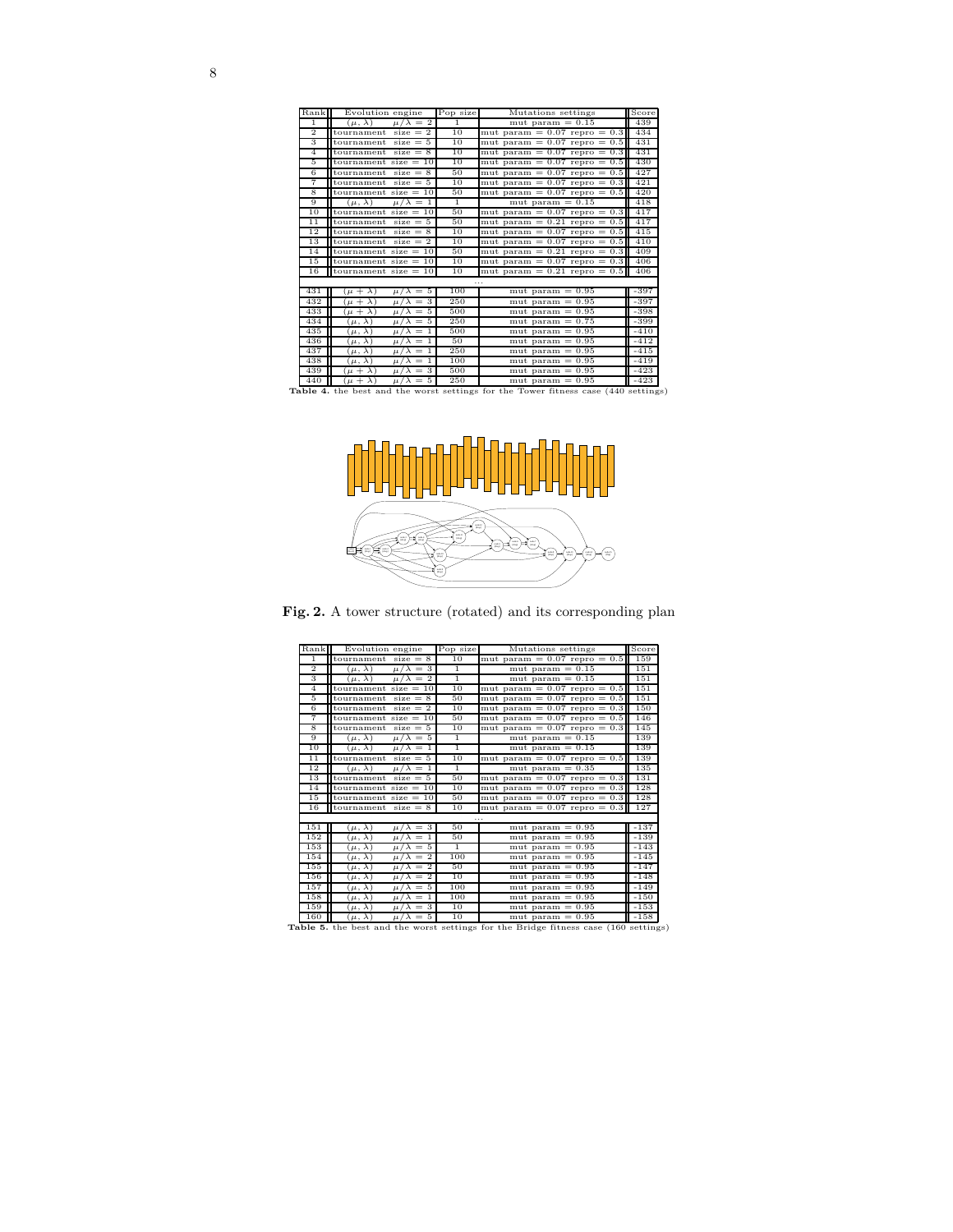are frequently encountered. Here again, high structural mutation rate along with tournament selection is favored, but population are larger - in this case, simple stochastic hill-climbing is worse and the population-based approach is much more efficient. Moreover, high selection pressure for tournament selection are favored and reproduction rate has no significant impact. As for computational ressources, the best runs took around 1 to 3 hours on a single 2 Ghz CPU.



Fig. 3. Some of the bridges structures obtained with their corresponding plans

For validation purpose, we also performed experiment using classic canonical GP with ADFs - replacing DAGs with trees. Tree terminal set corresponds to BlindBuilder terminal nodes and operator parameters (depending on the context) and function set corresponds to BlindBuilder operators. It should be noted that there is a mapping between BlindBuilder construction plans and tree-based GP from the final construction viewpoint. Results (not shown here) are very deceptive : we tried common GP settings: tournament selection with 8 opponents, population size of 100 and 500 individuals, 100% mutation (no crossover) and 90% crossover (no mutation), and several ADFs number and depth. Runs were much slower, for the same number of evaluations (3 to 10 hours versus 1 to 3 hours with *BlindBuilder*) and resulted with individuals genotype mostly composed of bloat (unused code) and poor perfomance wrt. objective functions. We also conducted runs so as to guess other good parameter settings but results and CPU time required were discouraging enough, even for the tower problem, that we did not dig any further. From all our experiments, tree-based GP with ADF is not adapted for the Evolutionary Design problems considered here.

To conclude with our approach, we observe that as problems become more difficult (bridge vs. tower), evolution parameters increase in relevance (vs. stochas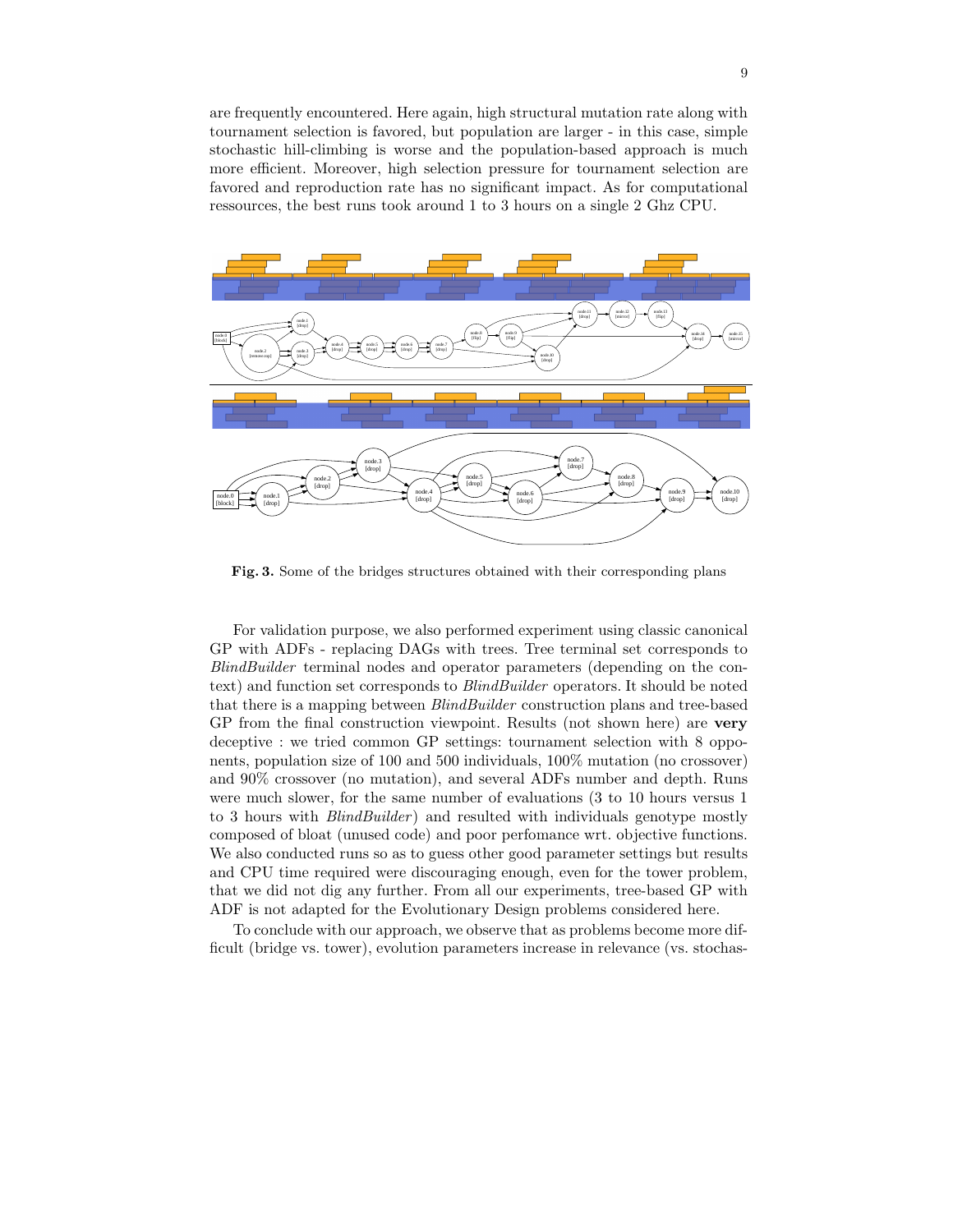tic hill climbing): larger population and stochastic selection/replacement (tournament selection vs. other evolution engine). To sum it up, exploration (via structural mutation and tournament selection) is favored over exploitation (parameter mutation, more conservative approach during selection/replacement with ES-like evolution engine). With large constructions, we begin to pay the price of such an exploration strategy as fine (but difficult) tuning of parameters become necessary. For example, tower constructions evolved are more and more unstable during the course of evolution because blocks were not exactly aligned at first. Note that this could be addressed with a baldwinian approach to fine tune the parameter at evaluation time (e.g. on-line optimisation or wrapper-approach), but will not suppress the problem of poor performance for mutation on parameters.

## 5 Discussion

Previously shown experiments produced results comparable or even bigger in size than that of the literature, with (sometimes dramatically) less evaluations. However, it quickly becomes very difficult to expand existing structures eventhough both construction and variation operators could make it possible. This is caused by the fact that even a small alteration on a construction operator is likely to be more and more disruptive as the graph grows (i.e. altering deeper construction operators can be very disruptive). Indeed, the less disruptive way to expand an existing individual is to add new construction operators to the construction plan rather than to modify existing ones. As a consequence, trajectories in the search space differ greatly between evolution, even with the same parameter settings<sup>7</sup>. To address this issue, we could experiment with Islands Model[4] so as to better exploit hardware resources by eliminating non-promising runs.

However, the problem of scalability is only addressed in part using Island Models: the major results of our work is that current representation for indirect encoding are not truly scalable. This work has lead us to consider two possible extensions of graph-based representation for evolutionary design. The first is based on adding a new recursivity level, and the second is to consider contextaware construction plans. We shall describe these hereafter.

In its current form, our representation is already able to reuse substructures in the construction process. However, this could be much easier by adding construction operators defined as a parameterized production rule. For example, such a production rule could recursively build a subgraph with only the number of recursive calls as parameter (e.g.  $produce(A, 5)$  would create the subgraph  $A \leftarrow A \leftarrow A \leftarrow A \leftarrow ?$ , with A a unary construction operator). Once defined, such production rules are very interesting because of the very few parameters to deal with (i.e. the number of recursive calls) - moreover, resulting construction plan should be shorter, helping in reducing the dirsuptive mutation problem seen before.

<sup>7</sup> In this case, of course, only the seed for random number generation differs.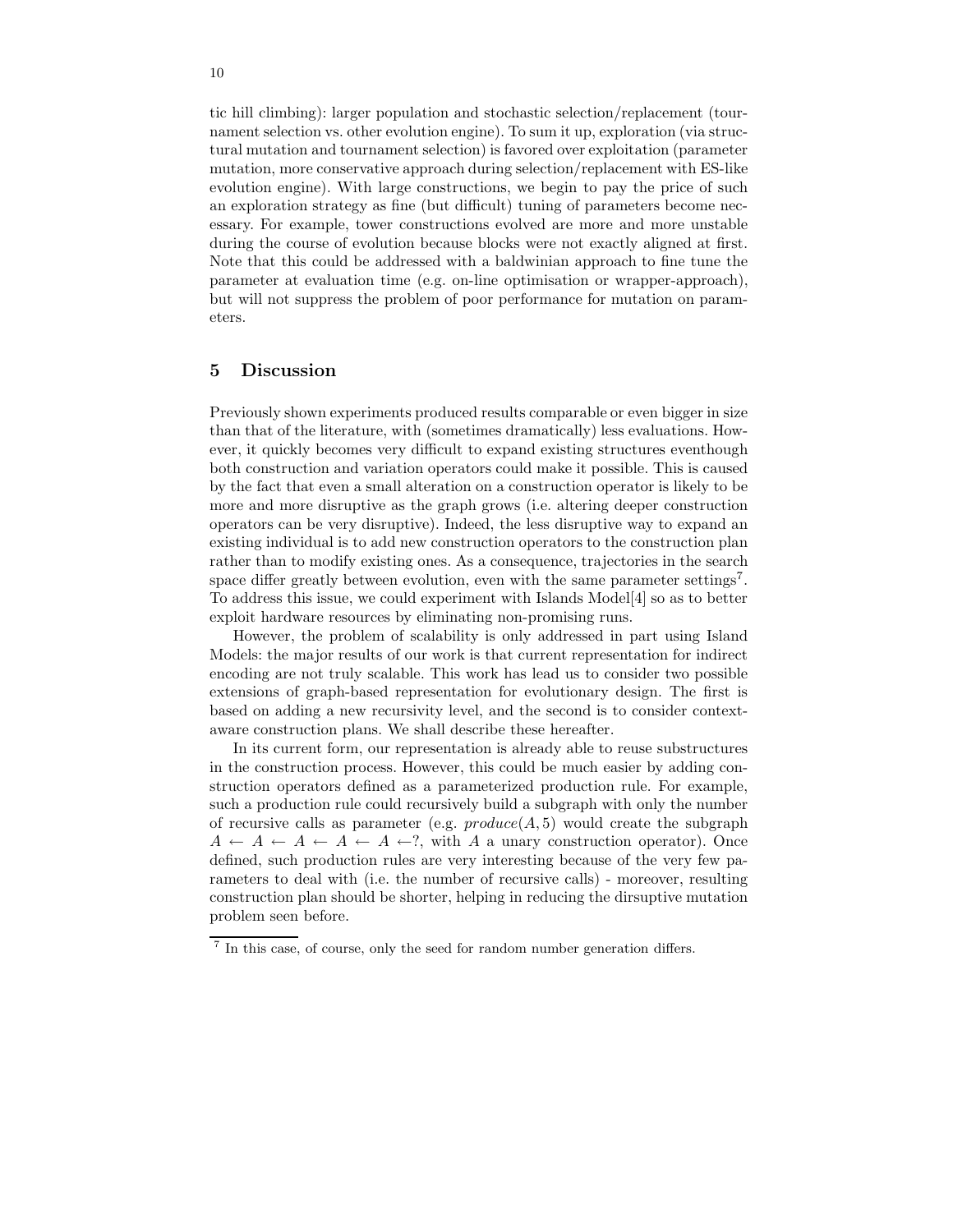Another promising approach is to take advantage of the environment, i.e. to consider context-aware construction plans. In the standard setup, a construction plan is interpreted in an environment so as to produce the candidate structure. In some case however, it is possible to rely on information from the environment during the construction process: for example in the bridge problem, the water level is considered to evaluate the resulting construction, but could also be used to trigger construction phases. This would have many advantages: optimizing construction plans that could be executed in different environments (i.e. different water levels, different length needed) as well as keeping construction plans short (i.e. simple recursive process to build the underwater part of the bridge independently of the water level). Compared to our previous approach, the emphasis is put on the on-line construction process rather than off-line optimization.

Of course, both approaches can easily be combined, since they tend to address the same problem (scalability issue) along with being compatible (addressing smaller construction operator and developmental process triggering). To some extent, BlindBuilder can be extended in this direction and will be in the short term.

# 6 Conclusion

In this paper we have addressed the problem of Evolutionary Design with Blind-Builder, a new representation formalism that has been proved to be very efficient with regard to other works in the literature. We have focused our attention on specific construction and variation operator for optimizing classic evolutionary design problems. We conducted an extensive set of experiments so as to provide an in-depth analysis of comparable representation in the field of Evolutionary Design.

The results shown in this paper are comparable in size and time, and even better, to that of the literature. However the results were satisfying, our conclusions have lead us to reconsider the current approach and to highlight the drawbacks of commonly known indirect encoding approaches. In particular, the optimization process tends to be more and more inefficient as the size of graphs grow. While *BlindBuilder's* specific properties make it possible to reduce the impact of such considerations, it cannot really scale up. Nevertheless, our in-depth analysis of the construction and optimization process have lead us to identify the current conceptual locks and to draw some insightful conclusion and perspectives on representation formalism for Evolutionary Design.

In the discussion section, we have highlighted several promising perspectives for our work to address before-mentionned problems. The first approach, yet more classical, is to expand our representation formalism with new construction operator embedding production rules. The second approach, more original, intends to take into account the very environment so as to perform a contextaware construction process, enabling both greater adaptivity to environmental